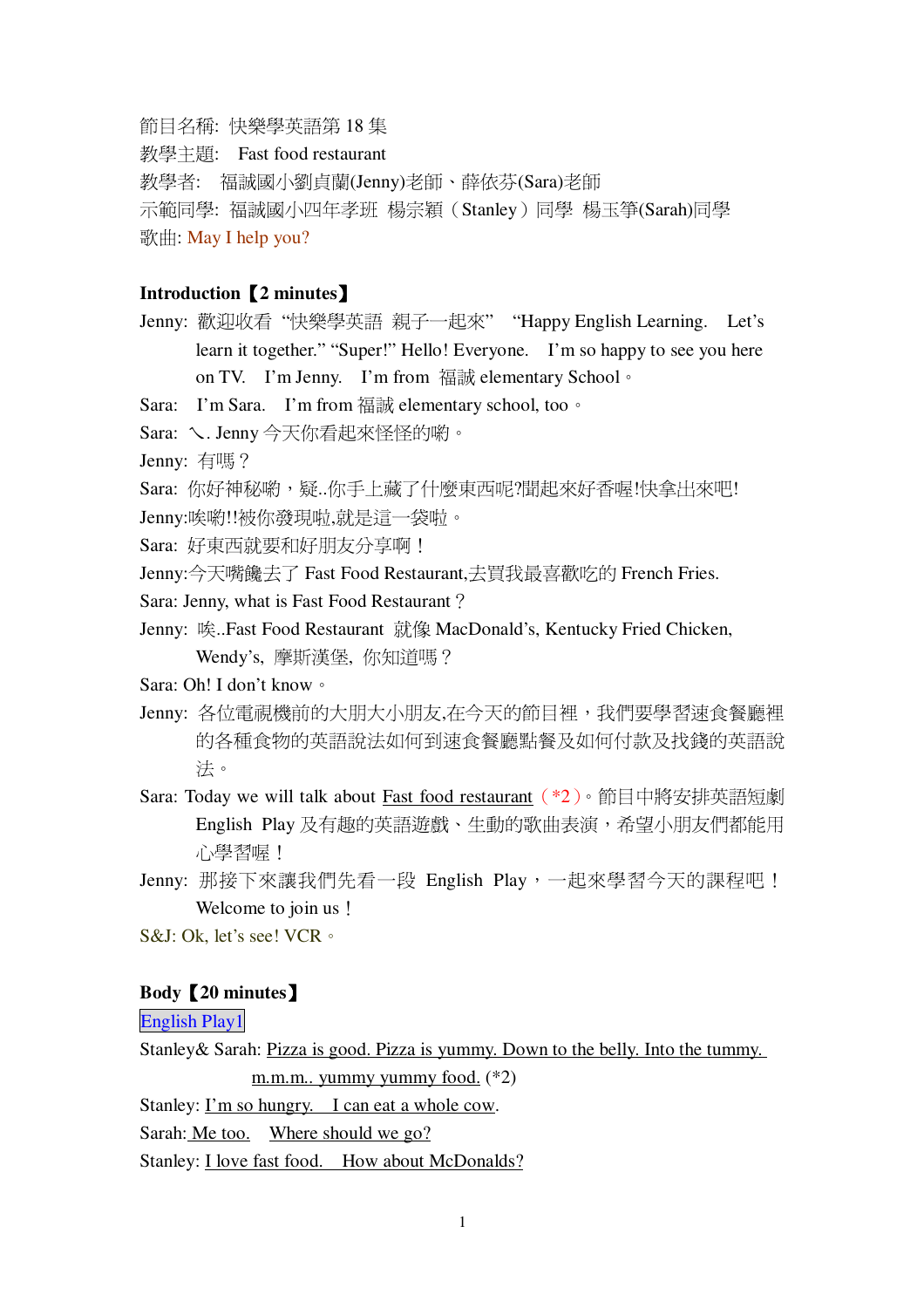Sarah: O.K. What do you want to order?

Stanley: I want two hamburgers, a piece of pizza, and a big coke. Sarah: Wow, you're a big eater. I will need a cup of coffee and an apple pie.

- Sara:從上面 VCR 中我們看到放學後這二位小朋友肚子餓了 Hungry (\*2)餓了,正 想去吃fast food 補充體力, Stanley 還被嘲笑 是 a big eater(\*2)就是大胃王了, 看完這段對話,我自己都餓了, 電視機前的小朋友, 你也餓了嗎? 那我們趕 快請 Jenny 教我們 Fast Food Restaurant 裡食物的英文怎麼說呢?
- Jenny: OK. Let's read it together. 要仔細聽喲, Sara follow me. hamburgers 、 hamburgers h-a-m-b-u-r-g-e-r-s, French Fries > French Fries F-r-e-n-c-h F-r-i-e-s, apple pie · apple pie a-p-p-l-e p-i-e, Fried chicken · Fried chicken F-r-i-e-d c-h-i-c-k-e-n, pizza · pizza p-i-z-z-a, sandwich · sandwich s-a-n-d-w-i-c-h, coca cola · coca cola c-o-c-a c-o-l-a, ice cream · ice cream i-c-e c-r-e-a-m. Ok. Do you get all the key words to order your meal? 小朋友你是不是都會唸上面的 單字了呢?Sara 你要不要來試試看吧!
- Sara:好吧 hamburgers 、 hamburgers h-a-m-b-u-r-g-e-r-s, French Fries 、 French Fries F-r-e-n-c-h F-r-i-e-s, apple pie · apple pie a-p-p-l-e p-i-e, Fried chicken · Fried chicken F-r-i-e-d c-h-i-c-k-e-n, pizza · pizza p-i-z-z-a, sandwich · sandwich s-a-n-d-w-i-c-h, coca cola · coca cola c-o-c-a c-o-l-a, ice cream · ice cream i-c-e c-r-e-a-m.
- Jenny:不錯喲,相信電視機前的小朋友都學會這些單字‧Then. How do you order your meal? Let's take a look at the VCR again.

Sara: Here we go.

English Play 2

Sarah: May I help you?

Stanley: Yes, please. Ok. I'm very hungry. Today, I want to order two hamburgers, a piece of pizza, and a big coke.

Sarah: Two hamburgers, a piece of pizza, and a big coke. Is that all?

Stanley: Yes, that's all.

Sarah: Here you are.

Stanley: Thank you.

( 涑食店門景 )

Sara:小朋友,你是不是都聽懂,當你進入 fast food restaurant 時,店員會問你 May I help you?(\*2) 就是我能為你服務嗎? May I help you? Jenny:接下來,你可以回答 Yes, please.(\*2) 是的 I want two hamburgers.(\*2) 我想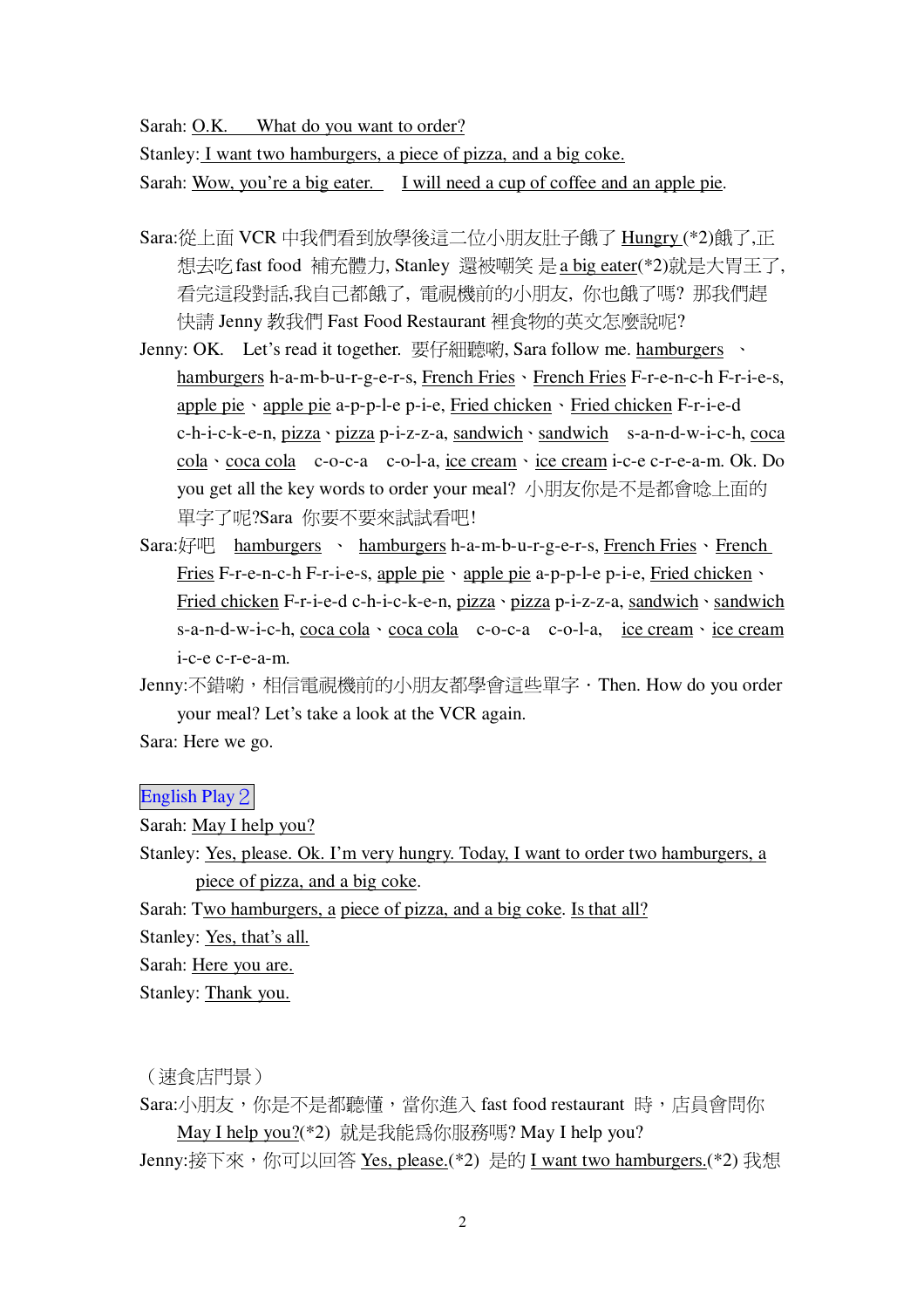要2個漢堡.現在我就剛所學到的單字和這個句型做替換練習 ·

Sara: May I help you?

Jenny: Yes, please. I want two hamburgers.<sup>(\*2)</sup>

Sara: May I help you?

Jenny: Yes, please. I want French fries. (\*2)

Sara: May I help you?

Jenny: Yes, please. I want two apple pies. $(*2)$ 

Sara: May I help you?

Jenny: Yes, please. I want two fried chickens.(\*2)

Sara: May I help you?

Jenny: Yes, please. *I want a piece of pizza.*<sup>(\*2)</sup>

Sara: May I help you?

Jenny: Yes, please. I want two sandwiches.(\*2)

Sara: May I help you?

Jenny: Yes, please. I want two cups of coca cola.(\*2)

Sara: May I help you?

Jenny: Yes, please. I want two ice cream cones. (\*2)

Sara: 小朋友, 你剛才在看 VCR 中有沒有注意到容量的用法.a \_\_\_\_of 的用法. 例 如一小片 pizza, 你可以說 a piece of pizza (\*2) 如果是整個 pizza, 當然你就 說 one pizza(\*2), 2 個 pizza 就說 two pizzas(\*2), 而一杯可樂 a glass of coca cola (\*2), 當然你也可以說 one small coke(\*2)一杯小可,或者一杯大可 one big coke(\*2), 或是 2 杯大可 two big cokes(\*2).同樣地液體狀的東西如 orange juice, 你就可以套用啦 a glass of orange juice (\*2),如咖啡 coffee, a cup of coffee(\*2),這樣小朋友你會了嗎?

Jenny:其實常常練習啊,學習英文其實不難的!記得 open your mouth 就對了,現 在我們再 review  $\alpha$  of 的用法 · a piece of pizza(\*2) a glass of coca cola(\*2) a glass of orange juice (\*2), a cup of coffee(\*2), 小朋友你學會了嗎?現在我們 就來一段好聽韻謠 chant, 讓大家把我們 review 學渦的單字吧!

**Chant** 

I scream. You scream. We all scream for ice-creams.

I scream. You scream. We all scream for apple pies.

I scream. You scream. We all scream for hamburgers.

I scream. You scream. We all scream for hot dogs.

I scream. You scream. We all scream for ice-creams.

I scream. You scream. We all scream for apple pies.

I scream. You scream. We all scream for hamburgers.

I scream. You scream. We all scream for hot dogs.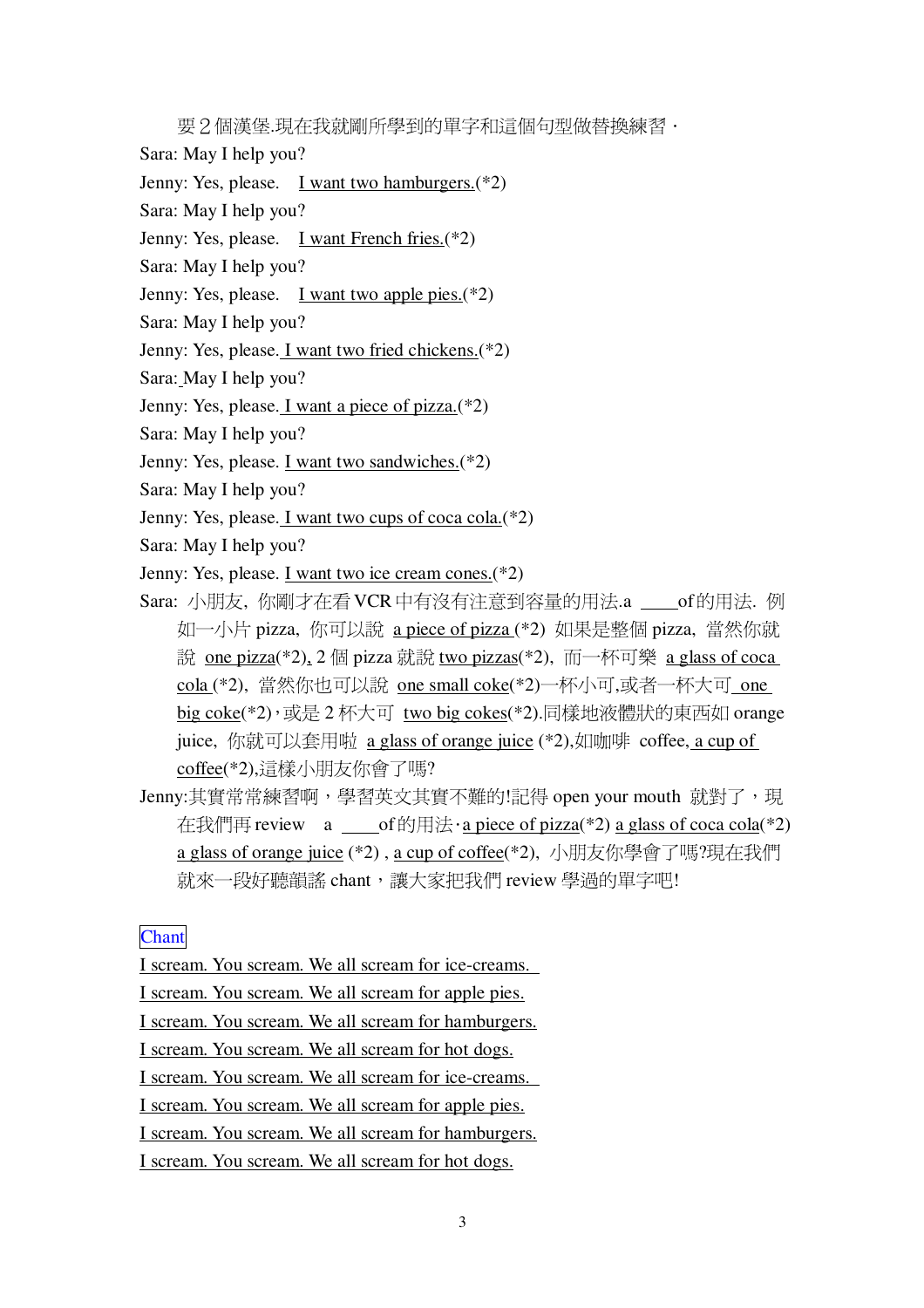Sara:小朋友,你是不是的覺得剛才的 chant 很有趣呢?學會了 How to order a meal? Summer vacation is coming. Do you know how to order a meal when you go abroad? 學會了點餐,那到國外遊玩時就不會餓肚子了,我們進一段 VCR 看 看點完餐點之後 Stanley 要如何付錢呢?

English Play 3

Stanley: Ok. How much is it?

Sarah: Well, you have two hamburgers, a piece of pizza and a big coke.  $50+100+20$  is  $170.$ 

Stanley: Here is 200 dollars.

Sarah: 200-170 is 30. Here is your change. 30 dollars. Thank you.

Stanley: Bye.

Sarah: See you then.

Jenny:從上面的 VCR, 我們看到 Stanley 詢問他們一共買了多少錢 How much is it?(\*2)店員跟他們說 50+100+20 is 170. 一共是 1 7 0 元 小朋友在我們學 會詢問多少錢及回答多少錢之前,讓我們在把數字好好複習一下吧,現在 我們有2位小朋友, Stanley and Sarah 一起進行下面的節目吧。

Jenny: Sarah 先自我介紹一下吧.

- Sarah: I'm Sarah. I'm from 福誠 elementary school. I'm in grade 4. I'm so happy to be with you today.
- Stanley: Hi! I'm Stanley. I'm 10 years old. I like English very much. I like to show off. I am from 福誠 elementary school, too. Sarah and I are classmates.
- Jenny: Wow, both of your English is so great. 很棒耶·Let's review numbers together. 你們2位也一起來吧!
- Jenny:1,2,3,4,5, 6,7,8,9,10, 11,12,13,14,15 ,16,17,18,19,20(\*2)很簡單吧 Sarah 你先來試試吧.

Sarah: 1,2,3,4,5, 6,7,8,9,10, 11,12,13,14,15 ,16,17,18,19,20 Jenny: Stanley 呢!

Stanley: 1,2,3,4,5, 6,7,8,9,10, 11,12,13,14,15 ,16,17,18,19,20

Jenny:接下來, 30,40,50,60, 70,80,90,100(\*2)

Jenny:如果你要說21,就說 twenty 加 one,就唸21, 22, 23, 24 (\*2) 以此類推,像31,32,33,34,像51要怎麼說呢?你答對了嗎? 答案是51。好了,現在讓 Jenny 好好考考你們囉!小朋友你們有沒有聽過 終極密碼 secret number 呢,電視機前的小朋友也一起來猜猜看喔!Stanley 和 Sarah 你們會的話舉手搶答吧。

Jenny: 現在老師有張 secret number,你們來猜猜吧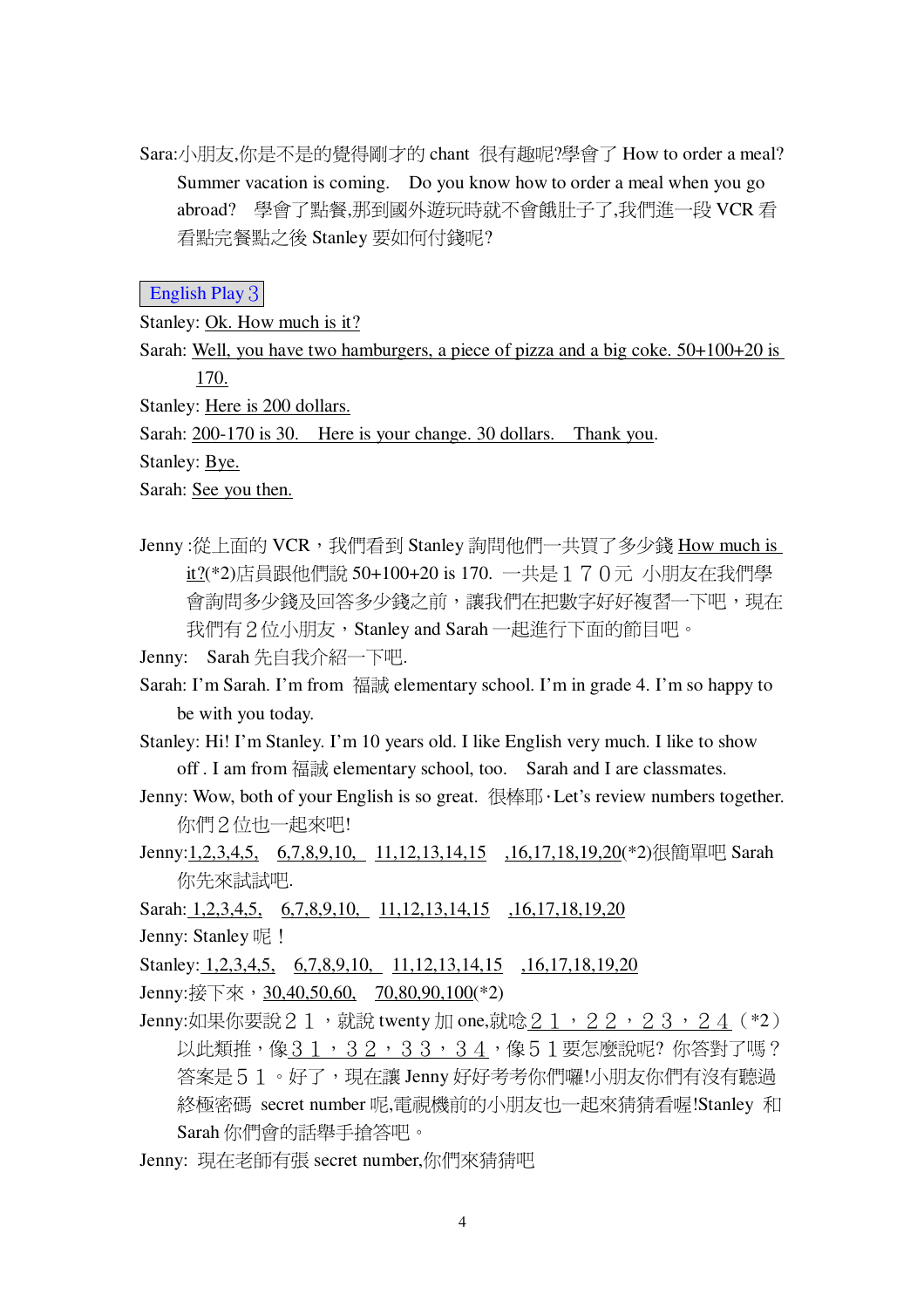Sarah: Is it 21?

Jenny: No, it isn't. It's between 1 to 20.

Stanley: I know. Is it 13?

Jenny: No, it isn't. It's between 1 to 13.

Sarah: I know. It's 7.

Jenny: Bingo,現在老師有另一張 secret number,你們來猜猜吧

Stanley: Is it 19?

Jenny: No, it isn't. It's between 1 to 19.

Sarah: I know. Is it 10?

Jenny: No, it isn't. It's between 10 to 19.

Stanley: I know. It's 11.

- Jenny: Bingo. You are so great.是不是很好玩呀? 連 7-11 都跑出來, 電視機前的小 朋友有空可以和同學一起玩呦。接下來 Sara 老師還要介紹加減法的英文用 法,這個經常會運用到的喔,不要走開,我們馬上回來!
- Sara: 剛剛的終極密碼遊戲,是不是很好玩呀! 你是不是都答對了呢?學完了 1 到 100的數字,現在 Sara姐姐要介紹加法、減法的英文用法。加法 + plus (\*2)減法 — minus(\*2) Let's read it together one more time.  $+$  plus (\*2)  $-$  minus(\*2)
- Sara: 接下來如果買東西要問多少錢, 就可以說 How much is it? (\*2)現在有2樣 東西 hamburger 50 dollars, sandwich 30 dollars,你就可以說 5 0 + 3 0 = 8 0 (\*2) 等於=在英文中我們說 is 或 equal.
- Sara: 同樣地, 當跡到找錢時, 你就可以用減法, 例如媽媽給你 1 0 0 元, 你只 買了10元,你就可以說100-10=90,讓我們再多加練習吧,這裡有一張 party 的購物清單,兩位小朋友也一起來算算吧.

(插入購物清單收據圖卡)

Sara: How much is Number1?

Sarah:  $100+10=110$ 

Sara: How much is Number2?

Sarah:  $50+25=75$ 

Sara: How much is Number 3?

Sarah:  $81+19=100$ 

Sara: How much is Number4?

Sarah: 100-50=50

**Shopping list:**  $1.100+10=110$  $2.50 + 25 = 75$  $3.81 + 19 = 100$  $4.100 - 50 = 50$ 

Sara: 小朋友你是不是都學會了呢?讓我們再看一次購物清單